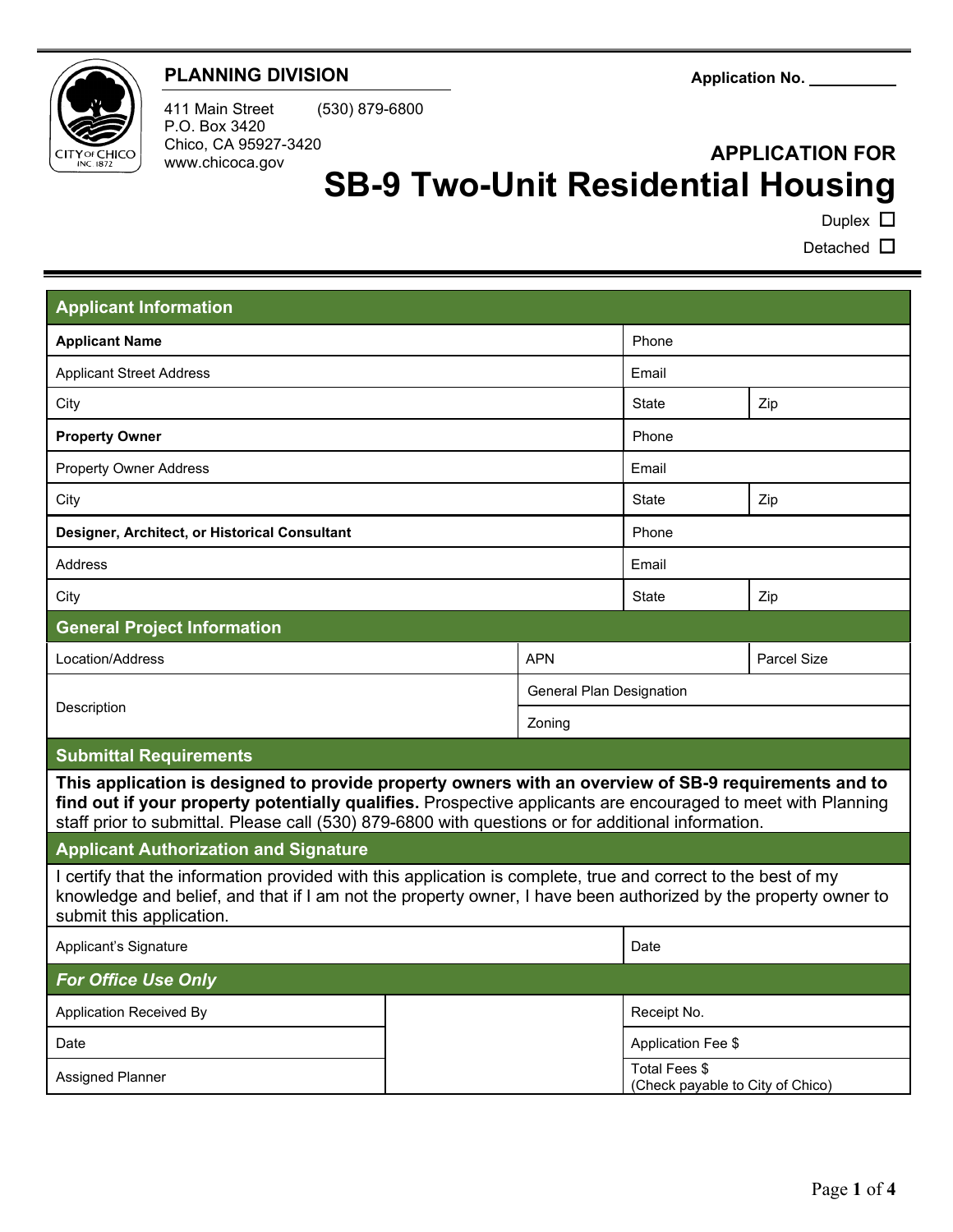# *General Information*

## **WHAT IS TWO-UNIT HOUSING?**

California Senate Bill 9 (SB-9) went into effect on January 1, 2022. SB-9 allows duplexes, the conversion of a residence to a duplex (Duplex Conversion) or two detached residential units (two-unit housing) and urban lot splits (creation of two new lots) in areas of the City that are zoned R1 (Low Density Residential) or RS (Suburban Residential). SB-9 projects are exempt from discretionary review if the project is consistent with zoning requirements, design standards, and subdivision standards.

### **WHERE DOES SB-9 APPLY?**

SB-9 applies in areas of the City zoned R1 (Low Density Residential) or RS (Suburban Residential). It does not apply in any other zoning districts including R2, R3, R4, and RMU zones, commercial / office zones, manufacturing / industrial zones, airport, or special purpose zones.

### **WHERE IS SB-9 PROHIBITED?[1](#page-1-0)**

Certain properties are not eligible for development pursuant to SB-9 as determined by state law, including locations with the following features:

- A creek, watercourse, wetlands, or habitat for protected species
- Hazardous waste site, unless cleared by the state oversight agency for residential use
- Prime farmland, or land designated for agricultural protection or preservation
- Lands identified for conservation in conservation plan or easement
- High or Very High Fire Hazard Severity Zone, per the Department of Forestry and Fire Protection
- A Historic District or property listed on the City's Historic Inventory
- Demolition or alteration of housing with rents restricted to levels affordable to moderate, low, or very low income
- Demolition or alteration of housing subject to rent or price control
- Properties removed from the rental market pursuant to the Ellis Act within the past 15 years
- Demolition or alteration of housing that has been occupied by a tenant in the last 3 years

## **CAN ONE OR BOTH UNITS BE RENTED SHORT TERM?**

No, state law prohibits rentals less than 30 days for two-unit residential projects developed pursuant to SB-9.

#### **IS OWNER-OCCUPANCY REQUIRED?**

No, owner-occupancy is not a requirement for two-unit residential development.

## **CAN I DEMOLISH AN EXISTING BUILDING?**

Yes. However, SB-9 does not allow the demolition or alteration of any of the following types of housing:

- Housing that is subject to a recorded covenant, ordinance, or law that restricts rents to levels affordable to persons and families of moderate, low, or very low income
- Housing that has been occupied by a tenant in the last three years

## **HOW IS TWO-UNIT RESIDENTIAL DIFFERENT FROM ADUS?**

<span id="page-1-0"></span>SB-9 differs from rules that allow single unit and accessory dwelling units (ADUs) on a lot because ADUs cannot be sold separately from the primary unit. In addition, ADUs that are under 750 square feet are not subject to development impact mitigation fees (i.e., [City facility fees\)](https://chico.ca.us/city-fee-schedules), whereas *development pursuant to SB-9 is subject to development impact mitigation fees and 1 parking space is required per residential unit*.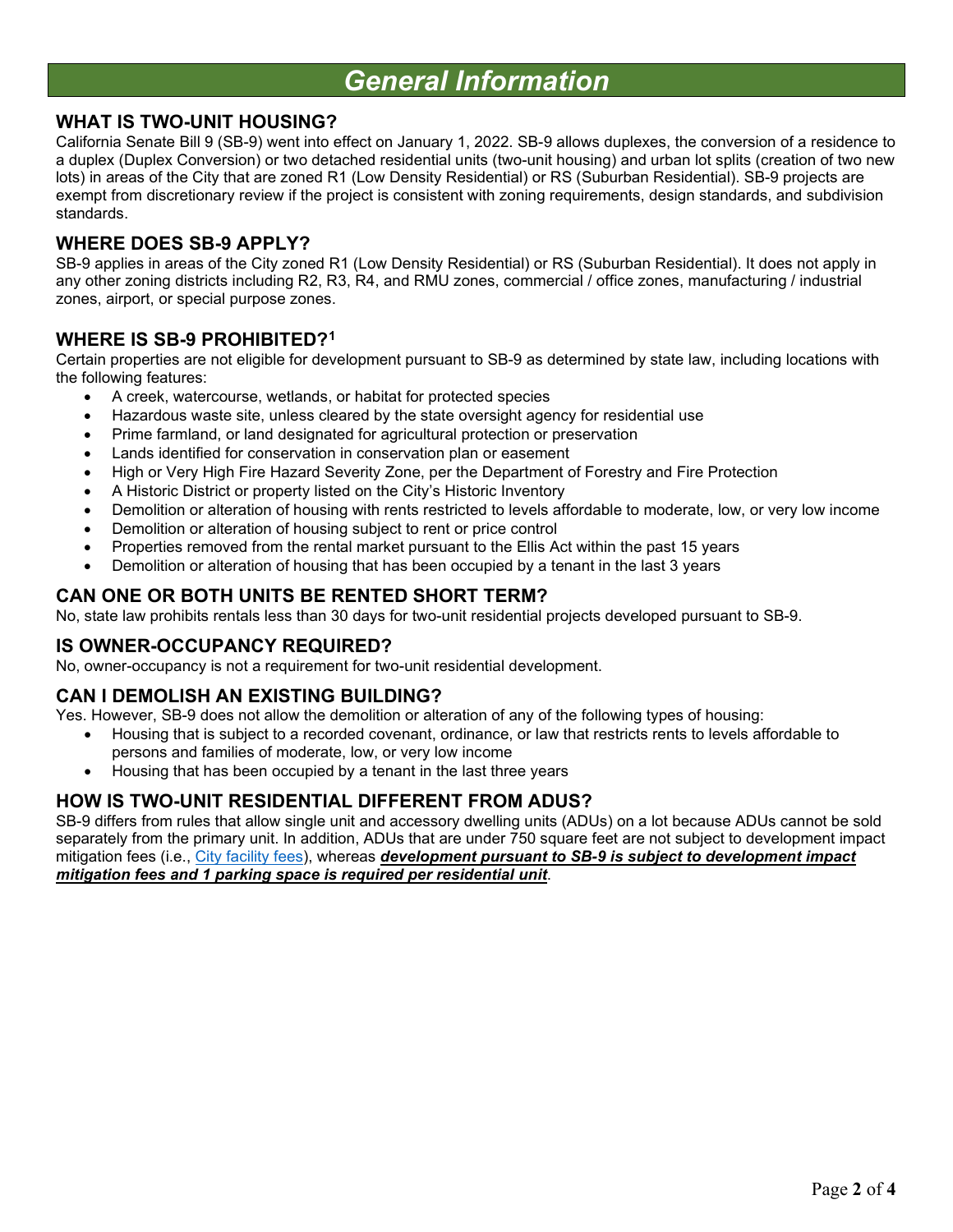## *Application Submittal Checklist*

☐ **PROJECT DESCRIPTION –** Submit a brief project description demonstrating that the proposed project qualifies for a ministerial approval pursuant to California Senate Bill 9 (i.e., SB-9).

☐ **SB-9 REQUIREMENTS –** The following criteria listed below are state-mandated and the City of Chico has no ability to waive or amend these criteria. Projects must meet all of the prerequisites listed below to potentially qualify for the ministerial approval of up to two dwelling units on a single-family zoned parcel.

- $\Box$  The legal parcel must be completely within the City limits.
- $\Box$  The subject parcel is within the R1 or RS zoning district.
- $\Box$  The subject parcel is not located within:
	- $\Box$  A historic district, or listed on the City's Historic Resources inventory,
	- $\Box$  Is not prime farmland, or farmland of statewide importance,
	- $\Box$  Does not contain wetlands or within a floodway,
	- ☐ Within a very high or high fire hazard severity zone, per the Dept. of Forestry and Fire Protection,
	- $\Box$  Within a hazardous waste or hazardous list site, unless cleared by state agency,
	- $\Box$  Within a delineated earthquake fault zone,
	- $\Box$  Is not identified for conservation in an adopted natural community conservation plan,
	- $\Box$  Does not contain habitat for protected species or is not lands under a conservation easement.
- $\Box$  The proposed project would not result in the demolition or alteration of:
	- $\Box$  Affordable or rent-controlled housing.
	- $\Box$  Housing that has been occupied by a tenant in the past three years.
	- $\Box$  The property owner exercised the right to withdraw accommodations from rent or lease within the last 15 years.
- $\Box$  The proposed project would provide at least one off-street parking space per unit.
- $\Box$  Rental of any unit(s) must be for at least 31 days.